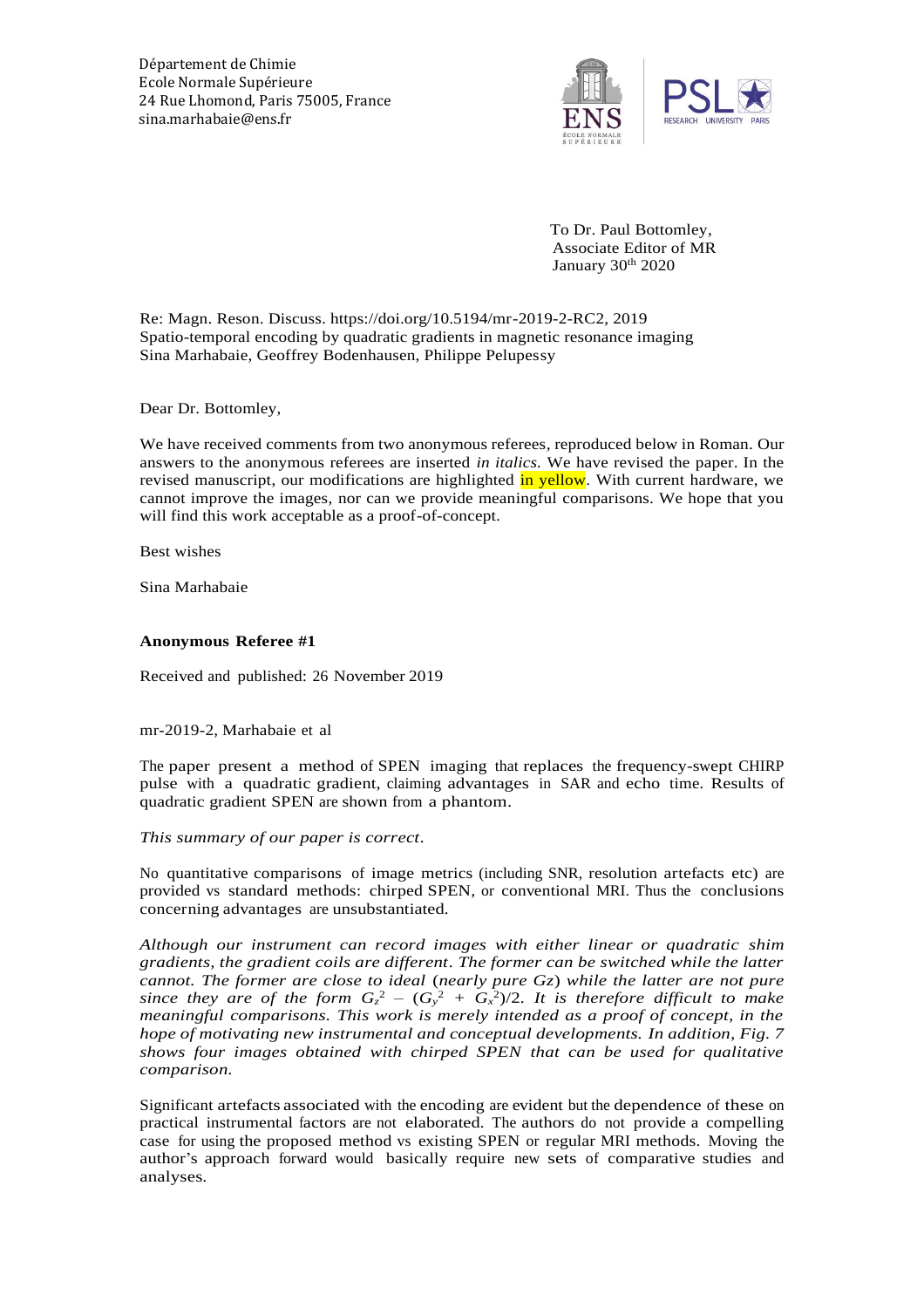1. Abstract. (i)line 12. "In this work, we show that it can be advantageous*. . .*" Advantageous compared to what?

*Compared to the combination of a linear gradient and a chirp pulse, one can achieve much smaller specific absorption rates* (*SARs*) *since no rf pulses are needed to create a quadratic phase profile. Slice selection* (*or sequential multiple slice excitation*) *is much easier since there is no need for a CHIRP pulse that touches all spins in the object. These advantages are inherent to our new method.*

(ii) No quantitative comparison of performance metrics are documented or summarized. SAR and TE are mentioned–these only relate to the RF chirp pulse. What about the whole new gradient system required?

*As stated in our paper, we have use quadratic gradient coils designed to shim the static field, rather than the linear gradients that are an integral part of the MRI accessory. This is far from ideal. Only future will tell if the new strategy will stimulate the development of new hardware.*

"Resolution, FOV, SNR are the same" how was this tested? (iii) Why are quadratic gradients– which are virtually non-existent for spatial encoding in NMR systems, advantageous compared to linear gradient systems that virtually all NMR imaging systems have?

*Commercial imaging systems are not equipped with coils to generate switched quadratic gradients. If our method were to be widely accepted by the community, the instrument manufacturers would have to make a significant investment by designing new MRI accessories with integrated quadratic gradient coils.*

2. Introduction p1 line 21. If the SPEN method requires "sequential excitation" and "sequential detection", it is surely at a disadvantage in MRI efficiency (SNR per unit time) to conventional MRI methods wherein certain multi-dimensional encoding can be performed concurrently. Same would be true of the dephasing effect. Is this correct or should the text be better clarified?

*Because it relies on "sequential excitation" and "sequential detection", SPEN is less efficient than conventional FT MRI methods. Our suggestion to modify SPEN by replacing linear gradients by quadratic gradients does not modify this inherent disadvantage of SPEN. A comparison between SPEN and FT-MRI is beyond the scope of our paper, and has already made elsewhere.*

3. Introduction p2 lines 36-50. It seems that the authors are basically exchanging the high SAR/RF problems required to swamp out the phase variations due to Bo inhomogeneity, for problems with generating quadratic gradients which aren't acknowledged.

*Our method significantly reduces SAR when compared to current SPEN methods. However, the challenge of generating high-quality switched quadratic gradients is a matter of engineering that can be resolved, unlike the issue of SAR associated with conventional SPEN.*

4. Introduction, last para. Please summarize what you plan to show in this paper.

*We have inserted a brief paragraph at the end of the introduction.*

5. Theory. Fig 1. (i) The presence of the quadratic Z gradient during regular slice selection in the x-direction will degrade SNR, slice selection and distort the imaging plane excited in a way that varies quadratically along the Z-axis. This is not "sequential excitation". The same appears true for the y-direction with linear encoding gradients and Zˆ2 encoding running currently. (ii) The caption says "*. . .* linear gradients like in Fourier imaging sequences." This appears to contradict the statement "there is no need for a Fourier transformation in the spatio-temporal encoding direction" (p1). The authors have both phase-encoding gradient steps and a quadratic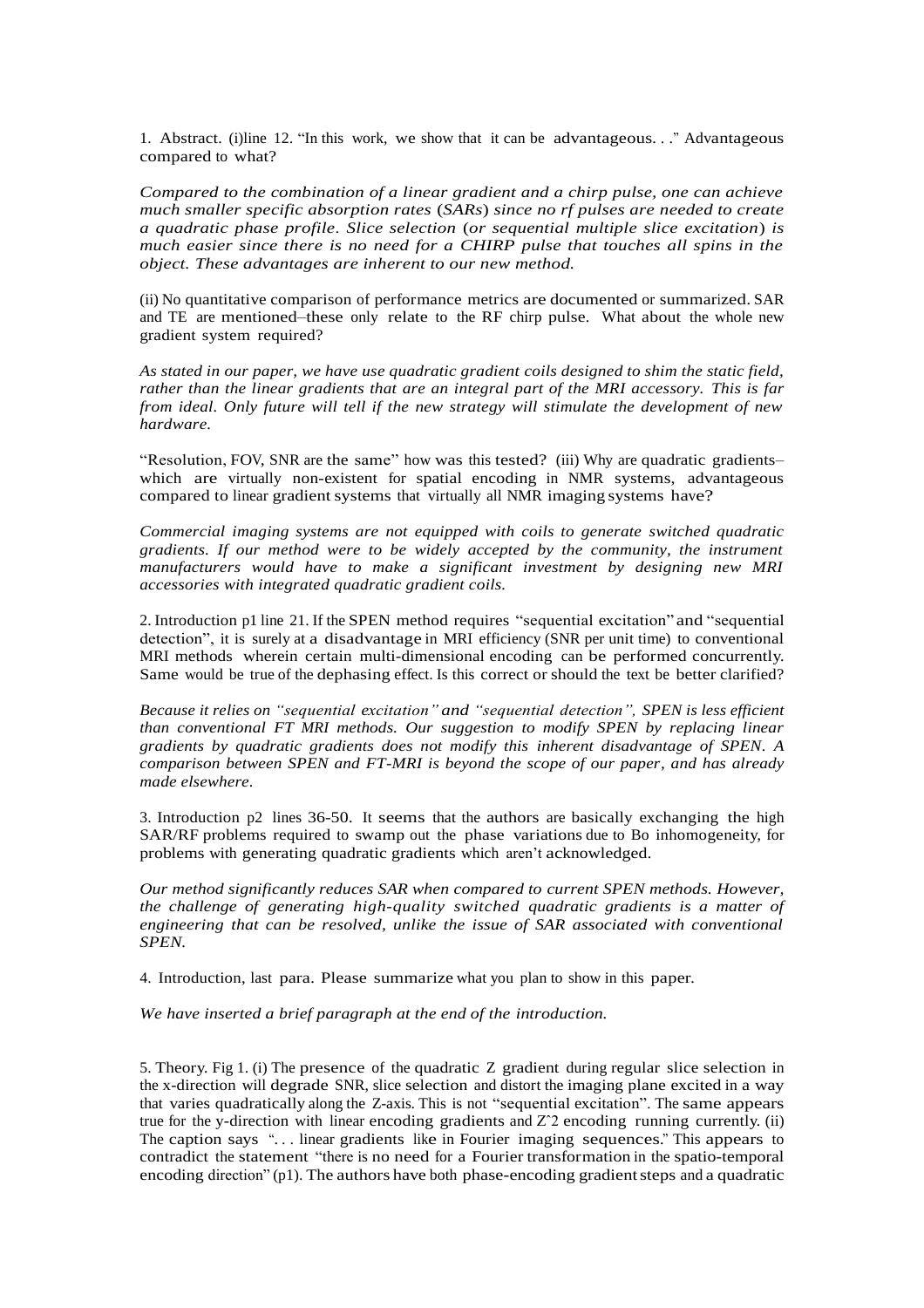gradient in the same dimension. (Why is this advantageous to not applying the quadratic gradient?)

(*i*): During slice selection with a  $G_x$  gradient, there is also a weak  $G_z^2$  gradient, because our instrumentation is not designed for rapid switching of the shim coils. The very fact that the  $G_z^2$ *gradient is much weaker that the G<sup>x</sup> gradient allows us to neglect this effect. With instrumentation for rapid switching, this problem disappears altogether.*

(*ii*)*: Our imaging sequences are spatially encoded only in one dimension. In the second dimension they are k-encoded like any other ordinary imaging sequence. Therefore, to produce a two dimensional image, we need to apply a one dimensional Fourier transformation in the k -encoded dimension* (*as mentioned in the manuscript, as long as the Nyquist theorem is fulfilled—in our case only for the multi-shot images—one can still apply FT on both directions*)*. Furthermore, the merits of SPEN* (*chirped SPEN or our method*) *appear mostly in single-shot imaging. The multi-shot sequences in this work were designed to prove the concept of using quadratic gradients instead of chirp pulses.*

6. Theory p3 line 63, "while spatio-temporal encoding is achieved with quadratic encoding gradients". I have an issue with the term "spatio-temporal encoding (direction)" as some kind of differentiator vs. conventional spatial encoding in MRI. All conventional MRI methods encode in the time domain (which is equivalent to k-space). Phase-encoding cause position dependent changes in the time (temporal) domain. So does the regular read-out gradient, and slice selection. That is, in Fig 1 spatio-temporal encoding is achieved with all of the gradients in all dimensions, not just the quadratic one.

*Although "spatio-temporal encoding" is a somewhat unfortunate expression, it is currently widely used in the SPEN literature. In the MRI literature the word "spatial encoding" has been used to refer to different concepts, and has different meanings. One of these meanings, also known as time encoding, is an encoding method where spatial information is directly encoded in the amplitude of the signal. We have used the word "spatio-temporal encoding" to refer to all types of methods under a single name.* 

7. Theory p3. (i) Not turning the gradients off when encoding with other gradients is a serious deficiency for a "proof of principle demonstration". This means someone would have to come along and implement the method properly and redo any comparisons in another paper on the same idea–basically a redo. (ii) The method of correcting the "non-negligible" misregistration error" is not documented.

*Indeed, our method will need to be re-visited in due course, using an instrument that is capable of switching quadratic gradients. The method of correcting the non-negligible misregistration is now explained in the appendix of our revised paper.*

8. Theory. There are no theoretical analyses concerning the practical limits and requirements of the quadratic gradients: strength, fidelity and their relationship between to spatial resolution, spatial distortion, bandwidth per point, SNR per point, the potential variation of SNR and resolution with position from "the vertex", and system dynamic range.

# *The theory for our method is the same as for "traditional" SPEN methods. This paper is not intended to review this theory.*

9. Method section, p4. The quadratic gradient is not specified. The image metrics being measured are unstated. No comparisons are specified. In particular, improvements are being claimed vs the chirp pulse method, but no such comparison is apparently being performed (according to the methods). Therefore the claims of advantage cannot be substantiated.

*We replaced to the methods section the sentence: "Other parameters are given in the captions to the figures." by "The experimental parameters like the strength of the quadratic gradients, their duration, etc. are given in the figure captions." Comparisons are not very meaningful for the reasons stated above.*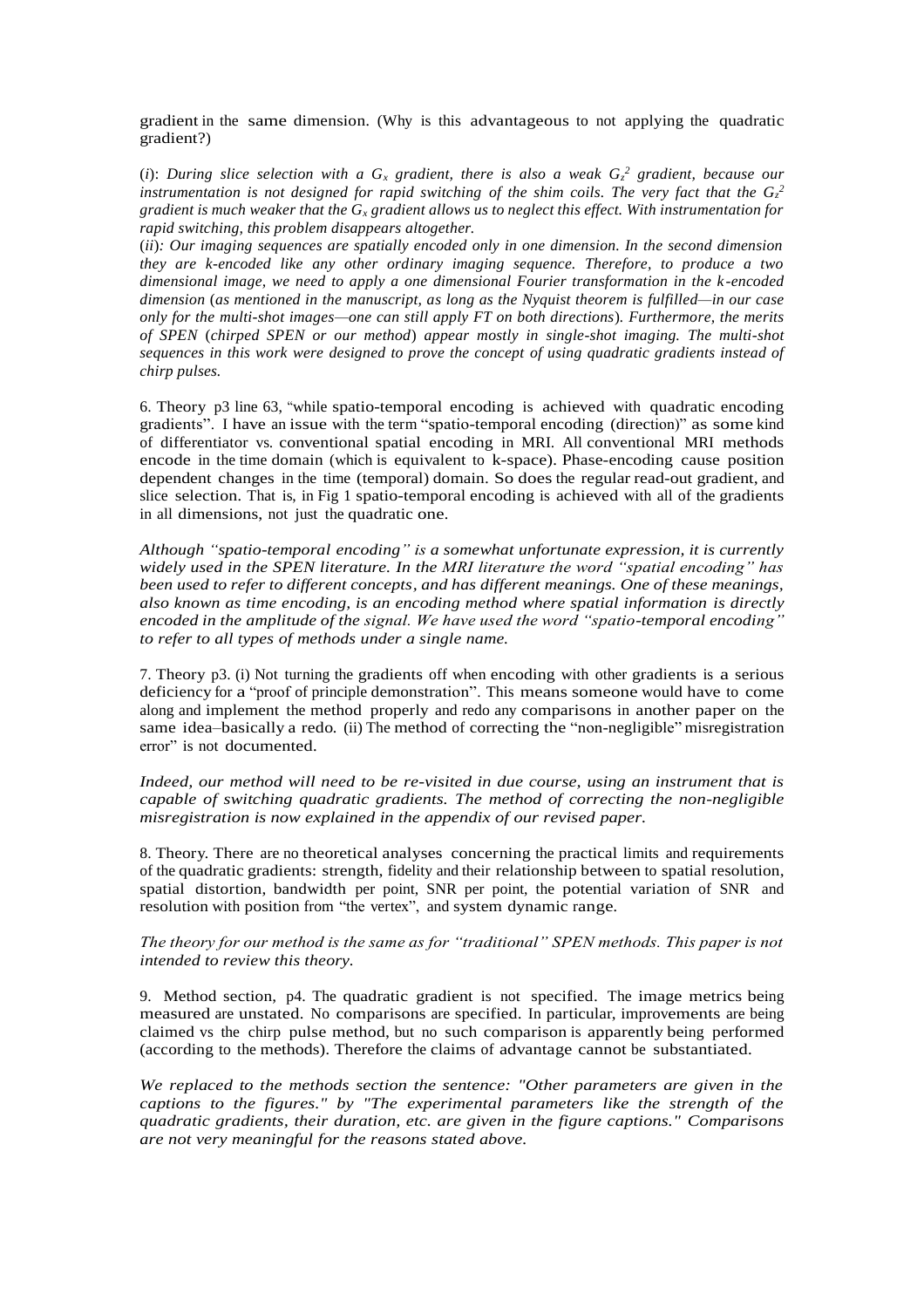10. Method. I expect the use of the Bruker shim coil is not optimal for quadratic encoding but no information is provided concerning its fidelity over the imaging volume.

*Indeed, the Bruker shim coil is not optimal for quadratic encoding, but its fidelity appears to be sufficient.*

11. Results. It is problematic that no image performance metrics (SNR, resolution distortion, artefacts etc) are being provided or compared in any quantitative fashion. The appropriate comparisons here are the author's new method with quadratic gradients vs. (a) the CHIRP pulse against which the authors are claiming advantage; and (b) a regular MRI sequence employing linear gradients. Without that the work is anecdotal.

*Until the instrument manufacturers make a significant investment by designing new MRI accessories with integrated quadratic gradient coils, such comparisons are not meaningful. We believe that our work shows a novel avenue that has not been explored before.*

*Furthermore, a qualitative comparison has already been made in the article. Fig. 3*(*b*) *shows a single-shot k-encoded image, which is distorted due to magnetic field inhomogeneities. Fig. 7 show some chirped SPEN images recorded in the same conditions. These images are much less distorted, but they are associated to a very large SAR. Fig. 6 shows some images recorded with our method. These images are much less distorted than in Fig. 3*(*b*)*, also their SAR is much less than in Fig. 7.* 

12. Results p5, Line 149, Fig 7. What is the RASER sequence? Why is this being compared? (Is this the best SPEN sequence that there is?) It is a major detriment to the paper that no comparison with a CHIRP pulse sequence is mentioned until one arrives at the caption of figure 7. But there are still no quantitative comparisons here, and the results seem to show that neither SPEN sequences are suitable for MRI (vs. Fig 3a, say).

*We have explained in a few words that RASER is a special form of SPEN designed to compensate for variations in T<sup>2</sup> contrast due to sequential excitation. As stated above, due to hardware limitations we cannot make meaningful quantitative comparisons. Fig. 3*(*a*) *is a multi-shot image. None of the existing single-shot imaging techniques* (*k-encoded or SPEN*) *can produce an image that can compete a multi-shot image in the same conditions.* 

13. Discussion, p6. (i) line 155. The authors have not documented any advantages of their method. (ii) They have not characterized the theoretical dependence of image performance metrics on the gradient system properties which would be needed for practical implementation. They attribute artefacts (eg in Fig 6) to such limitations, but basically it is arguable looking at the qualitative results, that the method just exchanges an SAR problem (which would probably not exist for their small-bore system) with CHIRP pulses for a reduction in image quality and performance, but which are still inferior to existing MRI methods.

*Comparisons have not been made at this time for the reasons stated above.*

## **Anonymous Referee #2**

Received and published: 19 December 2019

Summary: This paper describes a method to accomplish spatiotemporal-encoded (SPEN) MRI using a quadratic field gradient. Although this work shows qualitatively that this approach is feasible, the quality of the images shown are not particularly impressive, and the lack of any quantitative comparisons with conventional SPEN MRI, leave much to be desired. In addition, the proposed method is not novel since others have used quadratic encoding gradients in MRI.

*Indeed, quadratic encoding gradients have been used in MRI, but never with SPEN, to the best of our knowledge.*